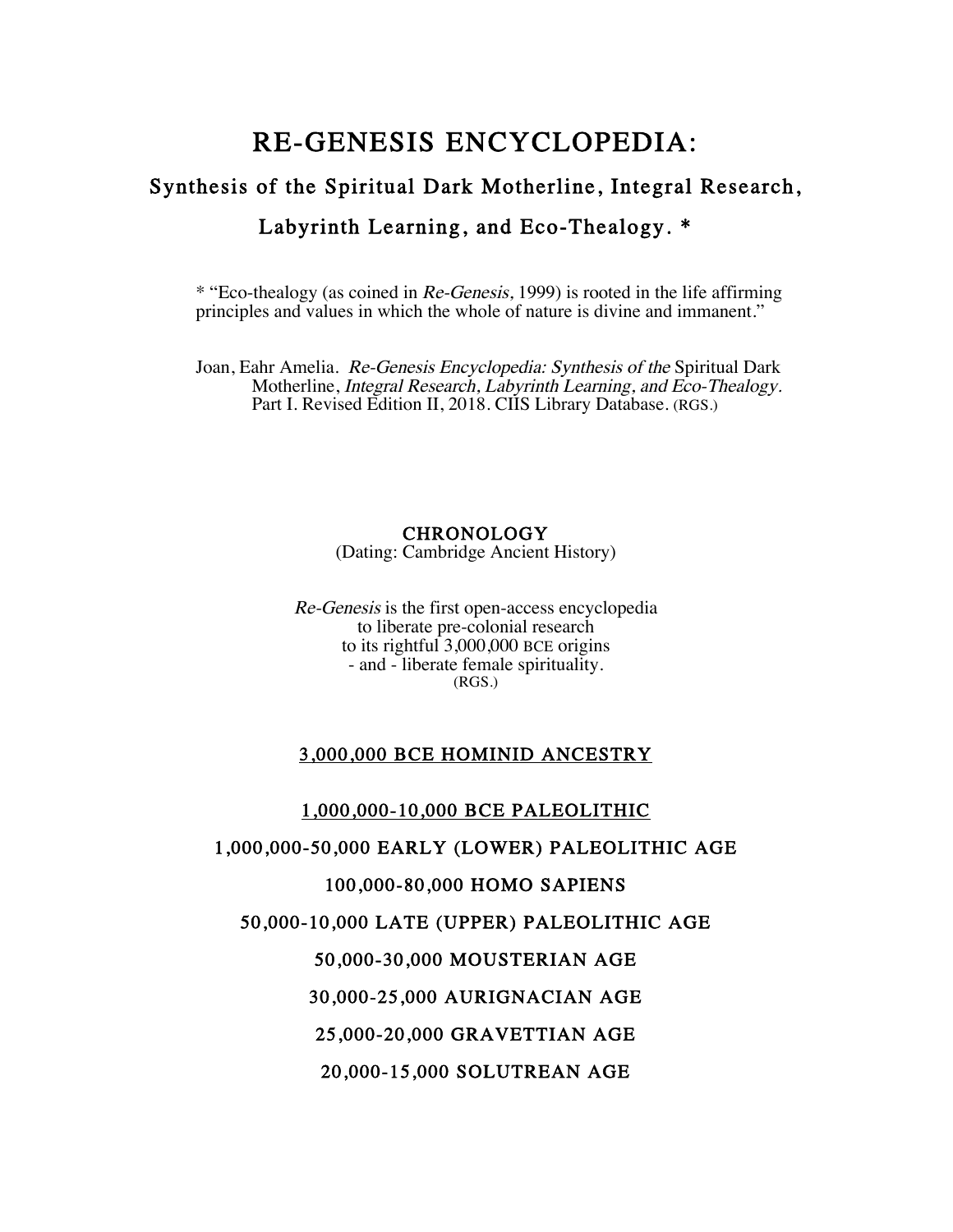#### 15,000-10,000 MAGDALENIAN AGE

#### 10,000-8,000/7000 BCE MESOLITHIC

8000/7000-3500/3000 BCE NEOLITHIC 8000/7000-5000 EARLY NEOLITHIC AGE 5500-3500 CHALCOLITHIC or COPPER AGE 5000-3500/3000 MIDDLE-LATE NEOLITHIC AGE

3500-1100 BCE INDO-EUROPEAN BRONZE AGE 3500-3000 EARLY INDO-EUROPEAN BRONZE AGE 3100-2600 PROTO BRONZE AGE 3000-2600 MIDDLE INDO-EUROPEAN BRONZE AGE 2600-2000 EARLY BRONZE AGE 2600-1100 LATE INDO-EUROPEAN BRONZE AGE 2000-1450 MIDDLE BRONZE 1450-1100 LATE BRONZE AGE

1100-800 BCE IRON AGE

800-500 BCE ARCHAIC AGE

500 BCE -0 CLASSICAL AGE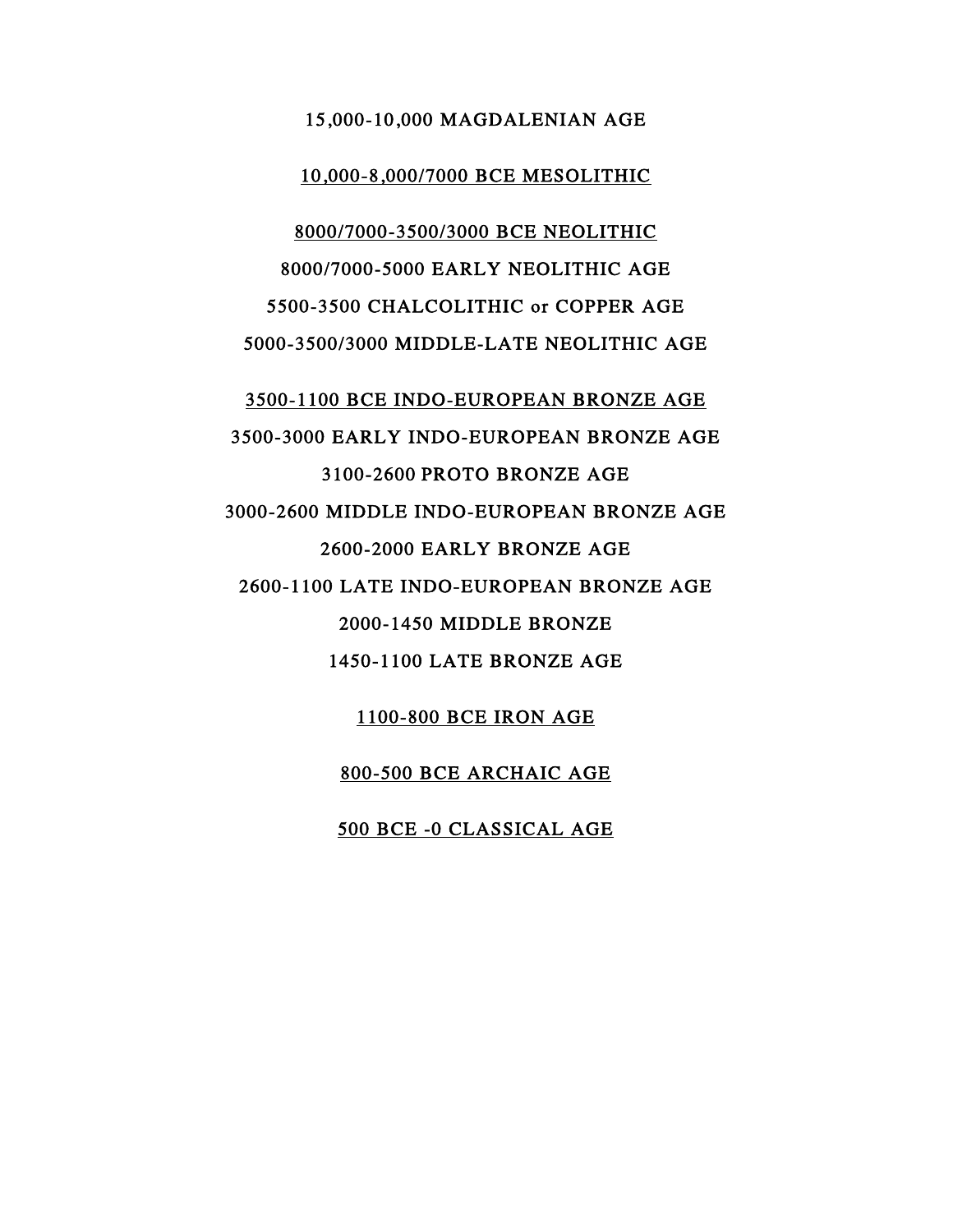#### 3,000,000, Overview of Hominid Evolution Including Dark Mothers and Later Migrations

Emergence of Human Evolution.

One African Dark Mother.

Three Million Years Ago.

In South Africa, an ancient hominin stumbled onto a red jasperite pebble weathered in such a way as to resemble a face. He or she was mesmerized enough to make the stone a keepsake, carrying it back to a home base several miles away, where it was found by modern researchers. Paleolithic hominins also had a penchant for collecting fossilized coral, snails and shellfish. (ARSL: 20.)

Ancient Symbolic Images.

A powerful mental heuristic design to conjure a particular emotion, a memory, an idea. Rather than directly changing the world around us, symbols change the way we perceive it.  $(ARSL: 20.)$ 

Migrations.

From their African homeland, humans have colonized all continents and inhabitable islands, from seashores to alpine mountains, from high–latitude arctic tundra to tropical deserts and forests. (DH: 192.)

Single Species.

Today, the idea that all humans belong to a single species is taken for granted, and kinshipping is still used to mark the outer boundaries of humankind. (DH: 32.)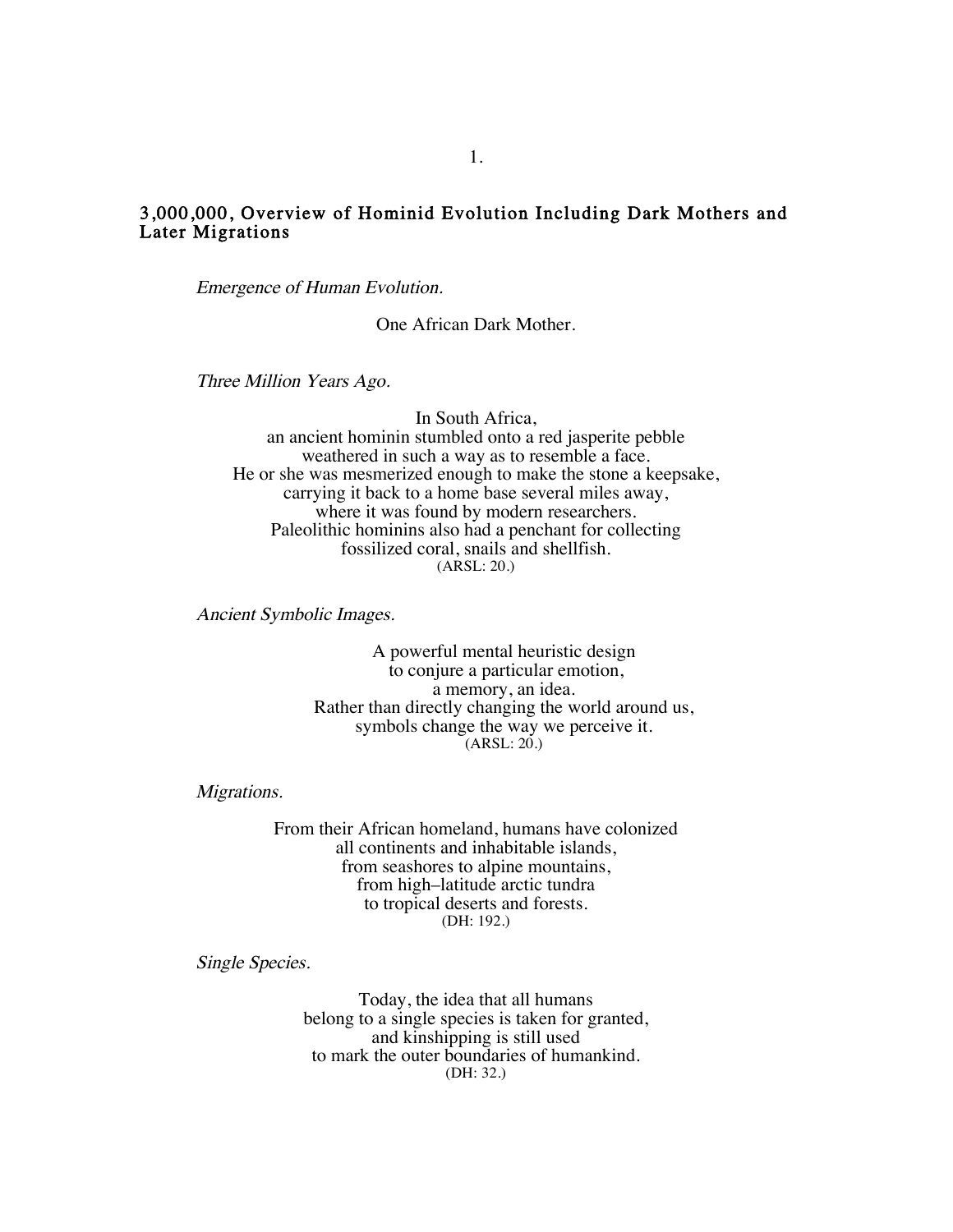One Human Race.

According to geneticist, Luigi Luca Cavalli-Sforza 'in the DNA, there is one human race, and it originated in Africa.' (AO: 1-2.) (PB; GE; GPL; GHD; HGHG; DEHE.)

KhoiSan, Namibia.

"We know there were multiple dispersals out of Africa, but we can [now] trace our ancestry back to a single one." Joshua M. Akey.  $(HWG: A1.)$ 

African Dark Mother.

Not only were these true human Africans the first to sail and use technology but they also appear to have been the first to venerate the African dark mother. (RGS.)

Human History.

Migration across great distances is one of the fundamental processes of human history. (DH: 192.)

Cradle of Humankind.

Primary locations include the Gregory Rift Valley in East Africa and the southern caves in the high veldt or veld. (See below.)

Africa-Asia.

Out of Africa vs. Out of Asia. (FDH: BPE.)

Northern African glaciations resulted in a cool, tropical climate c. 3,300,000 to 3,000,000 years ago, presenting excellent conditions for woodland dwelling Australopithecus, or the earliest genus of African hominin. Numerous paleontologists, archaeologists, physical anthropologists, and geneticists including world renowned L. Luca Cavalli-Sforza agree that from this tropical setting,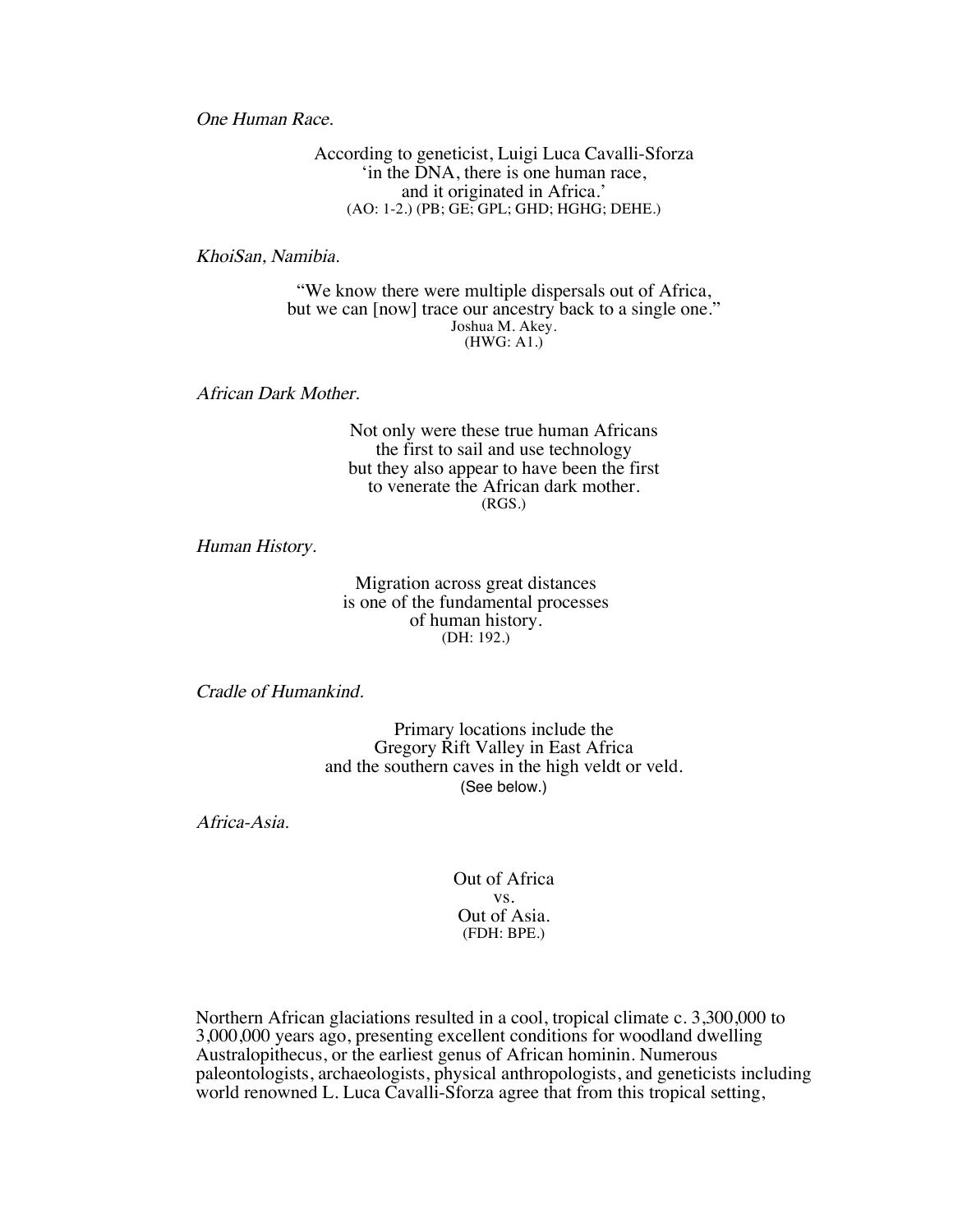emerged a single widespread unique species with advanced technological skills c. 3 million years ago. Exceptional ancient finds have been discovered in several primary locations including the Gregory Rift Valley in East Africa and the southern caves in the high veldt or veld. Given these significant discoveries, this area is known as the Cradle of Humankind. New technologies and finds continue to impact timelines and dating considerations of these discoveries as is also true of the subsequent African expansion. (PB; GE; GPL; GHD; HGHG; DEHE; BC: 2.)

Given these new technologies, recent fossil discoveries, higher – resolution imagers and geomagnetic scanners, DNA molecules/dental calculus, plus new genomic tools, and reanalysis of the African emergence to subtropical Asia, continue to revise not only timelines but also other significant determinations. One such Afrocentric revision is the study by Roy Larick and Russell L. Ciochon in "The African Emergence and Early Asian Dispersals of the Genus Homo" suggesting that Homo sapiens began migrating out of Africa c. 1,500,000- 1,000,000 BCE.

In tropical and subtropical East Asia, the age of newly discovered fossils of Homo and simple stone tools, as well as some revised dates for known remains now approach 2 million years, nearly 1 million years older than previous estimations. … The new finds and age determinations give distinctness and complexity as well as antiquity to the formerly late and amorphous pattern for Asian dispersal. Our interest lies in the initial dispersal of early Homo from tropical Africa eastward across tropical and subtropical habitats of South and East Asia. In fact, early Homo now seems to have arrived in East Asia so early that its African emergence and initial subtropical Asian dispersal must be linked. Thus, the factors that triggered the evolution of Homo from Australopithecus also encouraged early Homo to leave Africa, at least initially. We reconsider the new evidence for early dispersals in the light of climatic, morphological, technological and behavioral factors hypothesized for the emergence of Homo. We find that the striding gait, the elementary stone tools and the simple, but expansive, pattern of scavenging that characterizes the emergence of Homo also served its initial dispersal. In contrast, later populations of Homo colonized more temperate habitats under more complex and less obvious conditions (AEEA: 538-39). (DS: A4.) \* \* Update 2015. The earliest known stone tools have been discovered at Lomekwi 3 in West Turkana, Kenya. They were made 3.3 million years ago, predating the earliest sils of the first member of the human genus – Homo habilis – by about 500,000 years. 'The cores and flakes are clearly knapped,' says team member Sonia Harmand of Stony Brook University, but they are also very different from the Oldowan examples that were previously the earliest stone tools' (TFT: 12).

#### Further 2015 stone tools update.

In addition to the Lomekwi discoveries including primal stone tools, also see the 2015 scientific reports on the Rising Star Cave near South Johannesburg. "More than 1,500 fossil elements documenting the discovery constituted the largest sample for any hominin species in a single African site and one of the largest anywhere in the world." \* The Rising Star Cave is around 3 million years and landmark discoveries include a new hominin species called H. Naledi (star) between 2.5 to 2.8 million years old. Cave findings support a vast burial chamber of the H. Naledi (Homo habilis), "who were apparently among the first toolmakers." (CYA: A1, A3.) (Also, RGS: 538 BCE -70 CE, Second Temple Period.) Wilford, John Noble. "Cave Yields Addition to the Human Family Tree."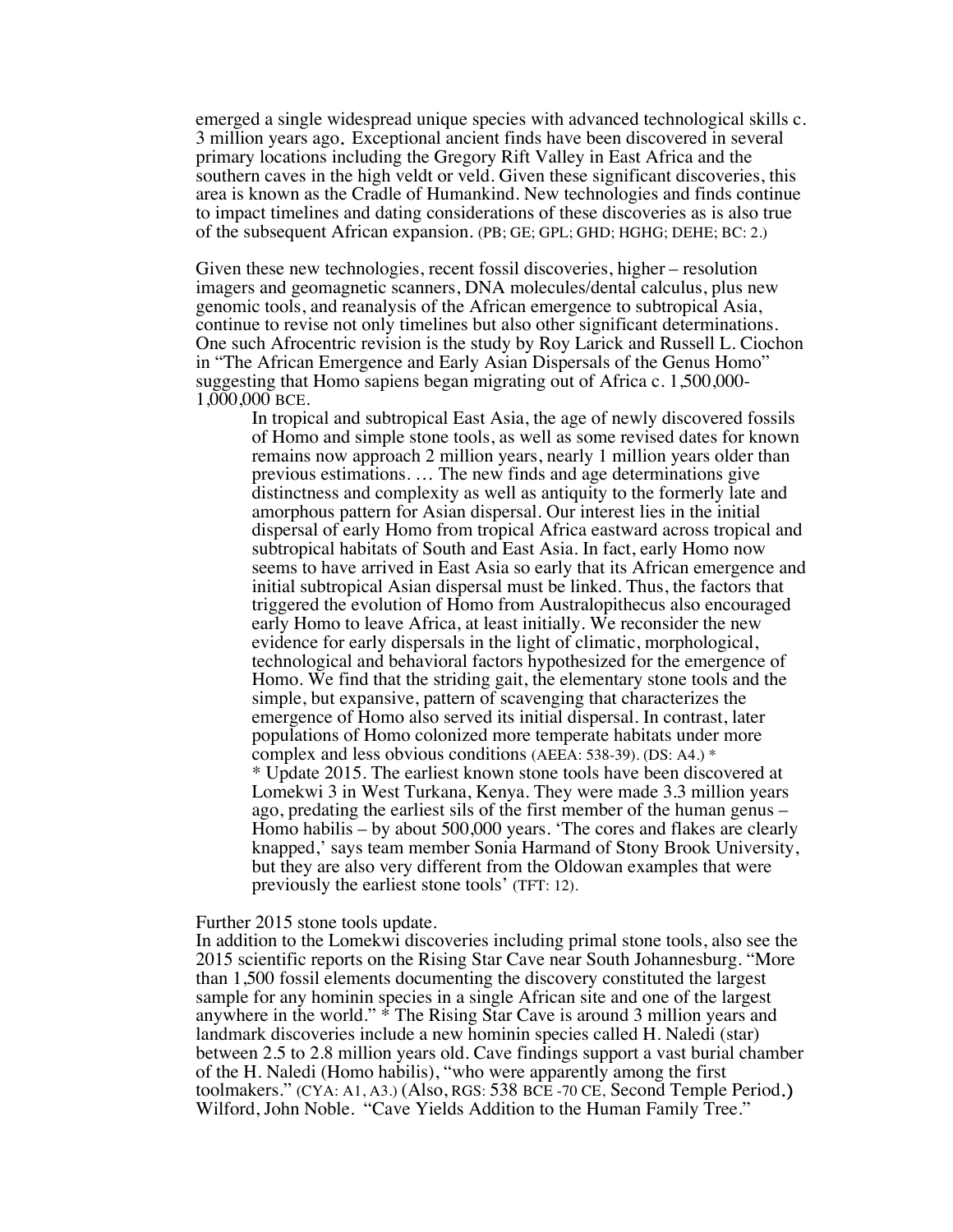New York Times, Sept. 11, 2015: A1, A3. (CYA.) \* Given two thirds of the fossils have yet to be microscopically analyzed, further dating determinations remain in process.

The African expansion would eventually include Europe, Asia, Asia Minor (Assuwa), and the Americas. The significance of this ancient dispersal is both profound and multifaceted. It not only indicates environmental and ecological changes, but also illustrates "a hominid not adapted to specific territorial conditions but adapted to manage many local conditions through physical presence, technology, and flexible social organization." (AEEA: 551.) To date, this species was the first to use technology and rituals and first to inhabit the "subtropical Old World without the benefit of language, symbolic culture or individual consciousness as we know it." (AEEA: 551; HGHG: 61.) Adding to this hominid discussion is paleoanthropologist Aeresanay Alemseged's discovery of a three – year – old girl whose fossils are 3.3 million years old therefore 100,000 (or 150,000) years older than the Australopithecus africanus' fossil remains of Lucy. (TCH: 42.) (Also see recent Australopithecus sediba finds that suggest both primitive and modern skeletal characteristics including evolution bipedalism.) A further consideration is the 4.4 million Ethiopian female skeletons of Ardipithecus ramidus (or Ardi) that would predate Lucy by a million years. Although most anthropologists agree that Ardi is a hominid, there is little agreement on what kind of hominid. \*

\* For the most recent (2015) discoveries and cosmogenic nuclide dating inc. levels of rare isotope research pertaining to the 'Out of Africa vs. Out of Asia' discussion, see the conclusion of this entry.

After migrating out of Africa and then moving on to the Asia Minor, Asia, and later Europe, this "single species began splitting apart at the onset of a series of ice ages around [1,500,000 or earlier to] 950,000 years ago." (NE: A1.) (As noted above, timelines will be updated relative to new discoveries and technologies.) Out of this African branch of the Homo erectus or Homo ergaster species, developed what is considered modern Homo sapiens. These true humans later migrated back to Europe and became the Cro–Magnon people. "The original European branch most probably evolved into the Neanderthals who failed to compete with the Cro–Magnon people and became extinct," as did the Homo erectus Asian species. (NE: A1.) (For 1,760,000 BCE stone–making behaviors and early spread of African Homo erectus, see author/researcher Christopher J. Lepre (Rutgers) plus archaeologist Helen Roche (National Center for Scientific Research in Paris.))

Around 150,000 BCE, migrating Africans were sailing to the centrally located Mediterranean islands, including Sardinia, Sicily, and Malta and then proceeded to travel by land west to the Near East and Asia c. 100,000 BCE. \* According to geneticist, Luigi Luca Cavalli-Sforza "in the DNA there is one human race, and it originated in Africa." (AO: 1-2.) (PB; GE; GPL; GHD; HGHG; DEHE.) \* For map of probable expansion routes, see, (GHD: 122). Also see GHD for the genealogical diagram referenced as "The Mitochondrial Eve."

Not only were these true human Africans the first to sail and use technology but they also appear to have been the first to venerate the African dark mother and the first to use ochre (iron hematite) for ritual purposes. Archaeologist Emmanuel Anati confirms that migrating Africans were inscribing ritual images in the caves and cliffs in all continents. (AO: 1-2.) Ancient Africans were using aniconic signs and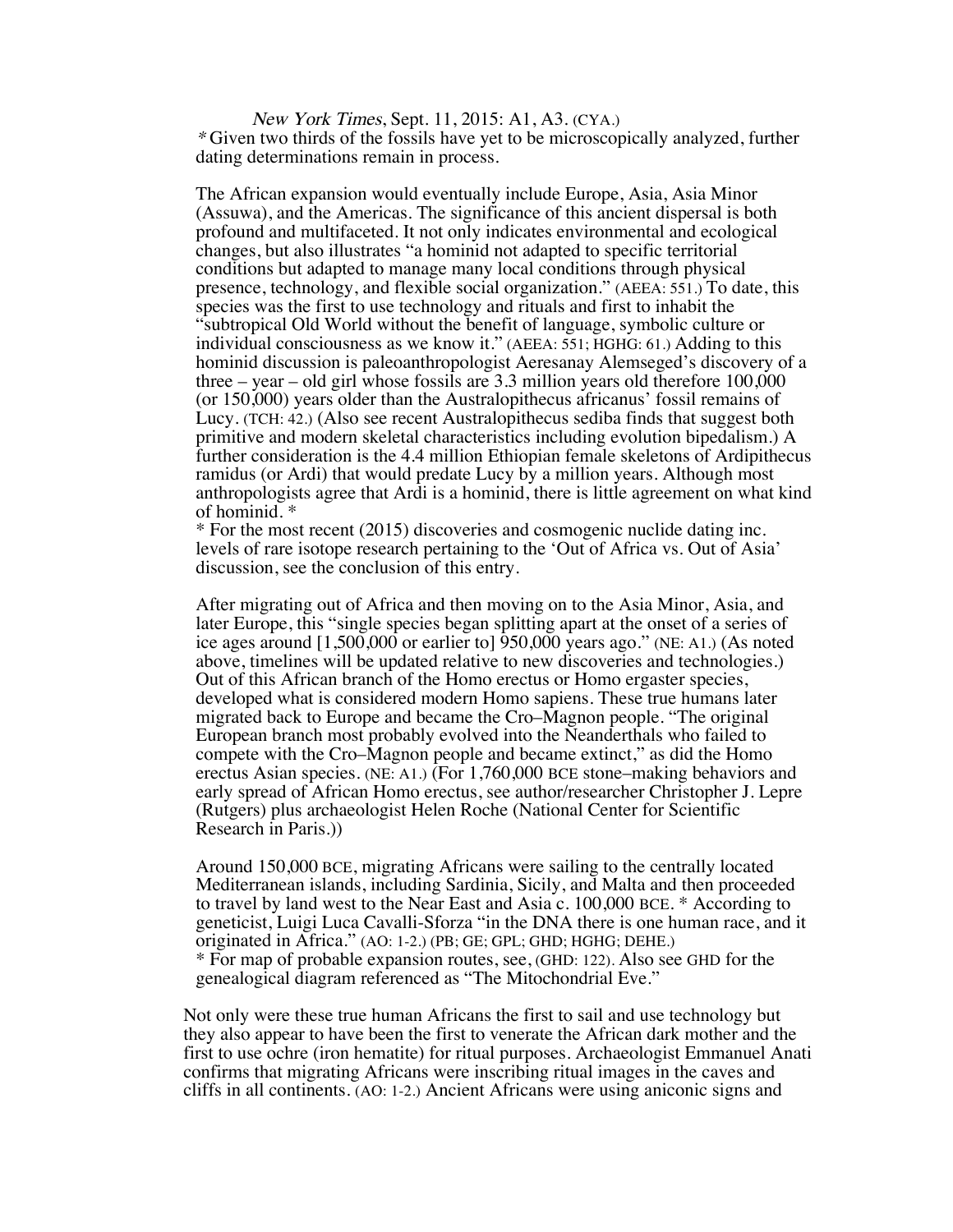venerated symbols such as red ochre and pubic V (vulva) and subsequently dispersed these practices throughout what would become a new global village. (AO.)

> The oldest sanctuary in the world was created c. 40,000 BCE by migrating Africans at the place Jews and Christians call Mt. Sinai and Muslims called Har Karkom [and] may be the unacknowledged place of origin of worlds. After 25,000 BCE, icons and images of the dark mother [were] found along African migration routes [including caves] throughout the world. More signs, icons, and images of the dark mother were dispersed after 10,000 BCE throughout the region called Europe (AO: 1-2).

Further research on ancient Dark Mothers (Creatrix?) and related trade routes: 500,000-300,000, Dark Mother Tan-Tan of Morocco; 280,000-250,000, The Berekhat Ram Figure; 70,000, Blombos Cave and V Shaped Engraving; 50,000, African Homo Sapiens Migrations and Matrilineal Motherline; 40,000, Har Karkom; 30,000-25,000, Aurignacian Age; 30,000-25,000, Goddess of Willendorf, Austria; 26,000, Grimaldi Caves; 25,000-20,000, Gravettian Age; 25,000, Caravanserai, Trade Routes, and Dark Mothers; 25,000-20,000, Goddess of Laussel; 24,000, Dolni Vestonice; 23,000, Austrian Goddess of Lespugue; 10,000, Grotta dell'Addaura; 7000, Jericho, Canaan/Palestine: Mesolithic to Neolithic; 7000, Hieros Gamos; 6000, Sicilians to Malta; 5200, Malta and Gozo; 4700, Dolmens; 2200, Nahariyah and Ashrath-Yam; 1900-1800, Dawning of the African Alphabet and the Aniconic Goddess Triangle; 1000, Ephesus, Anatolia; 800, Tanit; 800, Carthage, Africa, the Goddess Tanit and Sacrifice; 750-650, Cybele and King Midas, Anatolia; 664-525, Neith and the Black Virgin Mary Temple at Sais, Egypt; 600, Goddess Kaabou at Petra, Jordan plus Mecca, Saudi Arabia; 400, Cathedra Goddess Isis; and 370, Isis and Philae, Egypt. (RGS.) Additional Goddess considerations from other ancient populations include: German Hoherfels (40,000 BCE); Russian Kostenki - Borshevo (25,000 BCE); \* and French Carbonnel (4,000 BCE).

\* Although Stone Age female (i.e. vulva) finds throughout Western Europe-Siberia are abundant, the archaeological male (phallus) discoveries are rare and timeline starts around 28,000-26,000 BCE. (Don Hitchcock. Donsmaps.com/venustimeline.html)

For further considerations of cave ritual inscriptions and wall murals: Bataille, Georges. Lascaux; Or, The Birth of Art: Prehistoric Painting. The

- Great Centuries of Painting. Lausanne, Switzerland: 1955. (LBA.) Bisson, Michael S. and Pierre Bolduc. "Previously Undescribed Figurines from the Grimaldi Caves." Current Anthropology 35.4 (Aug.-Oct. 1994): 458-468. (PU.)
- Caldwell, Duncan. "Supernatural Pregnancies: Common Features and New Ideas Concerning Upper Paleolithic Feminine Imagery." Arts & Cultures. Geneva, Switzerland: Barbier-Mueller Museums, 2010. 52-75. (SPC.)
- Clottes, Jean. "Paleolithic Cave Art of France." Bradshaw Foundation (1995) Jun. 29, 2008 <http://www.bradshawfoundation.com/clottes/page4.php>. (PAF.)

Collins, Christopher. Paleopoetics: The Evolution of the Preliterate Imagination. New York, NY: Columbia University Press, 2013. (PE.)

Conroy, L. P. "Female Figurines of the Upper Paleolithic and the Emergence of Gender." Women in Archaeology: A Feminist Critique. Eds. Hilary du Cros and Laurajane Smith. Canberra, Australia: Dept. of Prehistory, Research School of Pacific Studies, Australian National University, 1993. 153-160. (FF.)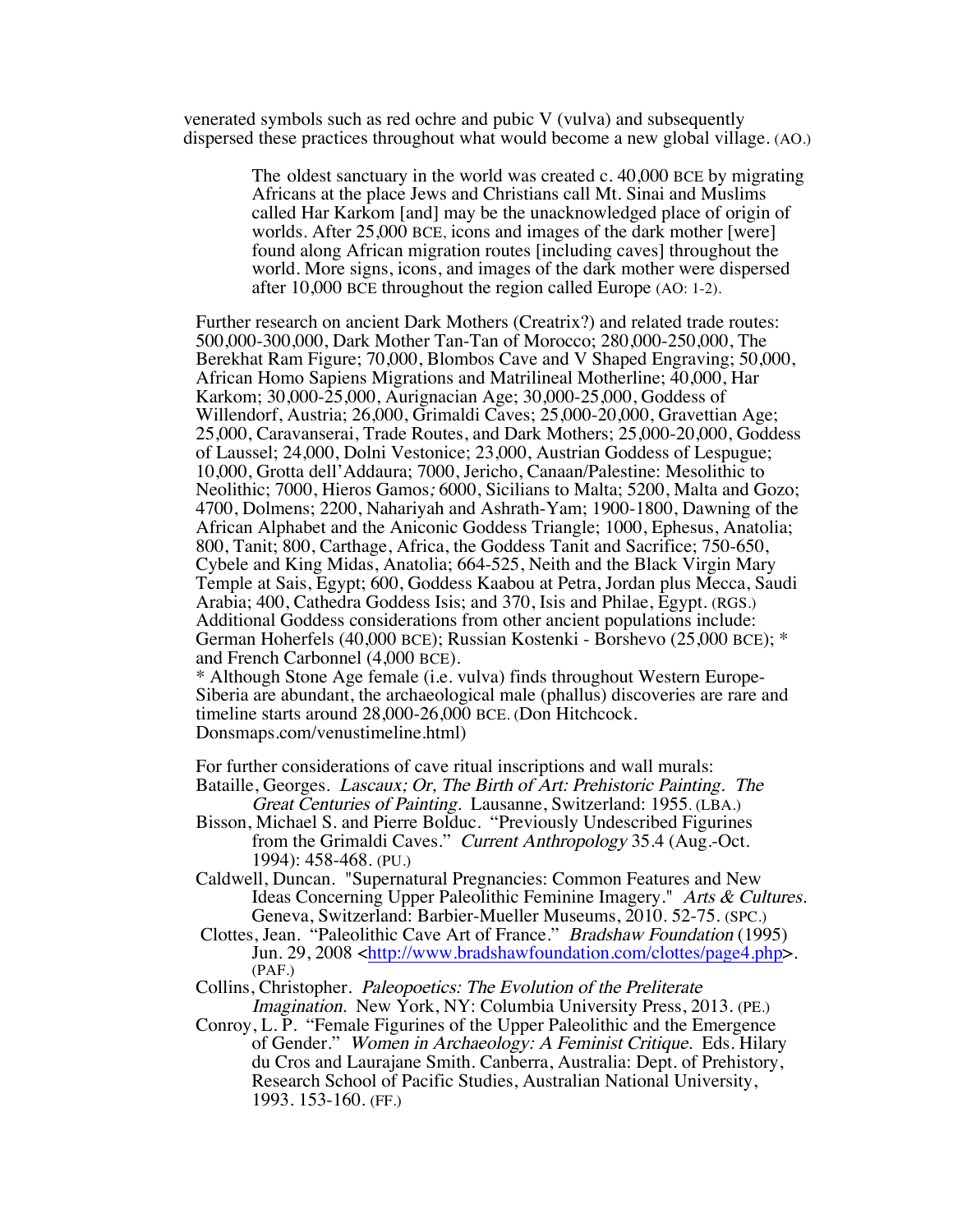- Jabr, Ferris. "Ars Longa." New York Times Magazine, Dec. 7, 2014: 18, 20. (ARSL.)
- Mithen, Steven. "The Evolution of Imagination: An Archaeological Perspective." Sub-Stance 30.1/2 (2001): 28-54. (EI.)
- Pfeiffer, John E. The Creative Explosion: An Inquiry into the Origins of Art and Religion. New York, NY: Harper & Row, 1982. (TCE.)
- Wildgen, Wolfgang. "The Paleolithic Origins of Art, Its Dynamic and Topological Aspects, and the Transition to Writing." Semiotic Evolution and the Dynamics of Culture. Eds. Bax, Marcel, Barend van Heusden, and Wolfgang Wildgen. Bern, Switzerland: Peter Lang, 2004. 128-132. (PO.)

Further research indicates that ancient cave artists who made the hand stencils 'were predominately female':

Snow, Dean. "Sexual Dimorphism in European Upper Paleolithic Cave Art." American Antiquity 78.4 (Oct. 2013): 746-761. (SDE.)

In addition to archaeologist, Emmanuel Anati; geneticist, L. Luca Cavalli-Sforza; linguist, Harald Haarmann; archaeomythologist, Marija Gimbutas; and cultural historian, Lucia Birnbaum, selected others are also recommended:

- Anati, Emmanuel. Palestine before the Hebrews: A History, from the Earliest Arrival of Man to the Conquest of Canaan. New York, NY: Knopf, 1963. (PB.)
- ... Rock-Art in Central Arabia. Vol. I. Louvain, France: Institute Orientaliste. 1968. (RACA.)
- \_\_\_\_\_. World Rock Art: The Primordial Language. Capo di Ponte, Italy: Edizioni del Centro, 1993. (WRAP.)
- \_\_\_\_\_. "International Symposium on Prehistoric and Tribal Art." The Biblical Archaeologist 59.2 (Jun. 1996): 131. (ISP.)
- \_\_\_\_\_. "The Rock Art of the Negev Desert." Near Eastern Archaeology 62.1 (Mar. 1999): 22-34. (RA.)
- \_\_\_\_\_. "Introducing the World Archives of Rock Art (WARA): 50,000 Years of Visual Arts." Valcamonica Symposium, Capo di Ponte, Edizioni del Centro. New Discoveries, New Interpretations, New Research Methods XXI (2004). 51-69. (ITWA.)
- Birnbaum, Lucia Chiavola. Dark Mother: African Origins and Godmothers. San Jose, CA: Authors Choice Press, 2001. (DM.)
- Cavalli-Sforza, Luigi Luca, Paolo Menozzi, and Alberto Piazza. "Demic Expansions and Human Evolution." Science 259 (Jan. 29, 1993): 639- 646. (DEHE.)
- . The History and Geography of Human Genes. Princeton, NJ: Princeton University Press, 1994. (HGHG.)

Cavalli-Sforza, Luigi Luca. "Genetic Evidence Supporting Marija Gimbutas' Work on the Origin of Indo-European People." From the Realm of the Ancestors: An Anthology in Honor of Marija Gimbutas. Ed. Joan Marler. Manchester, CT: Knowledge, Ideas and Trends, Inc., 1997. 93-101. (GE.) Genes, Peoples, and Languages. New York, NY: North Point Press, 2000. (GPL.)

- Collins, Christopher. Paleopoetics: The Evolution of the Preliterate Imagination. New York, NY: Columbia University Press, 2013. (PE.)
- Dunbar, Robin Ian MacDonald, Chris Knight, and Camilla Power, Eds. The Evolution of Culture: A Historical and Scientific Overview. Edinburgh, Scotland: Edinburgh University Press, 1999. (EC.)
- Gimbutas, Marija Alseikaite. Goddesses and Gods of Old Europe, 6500-3500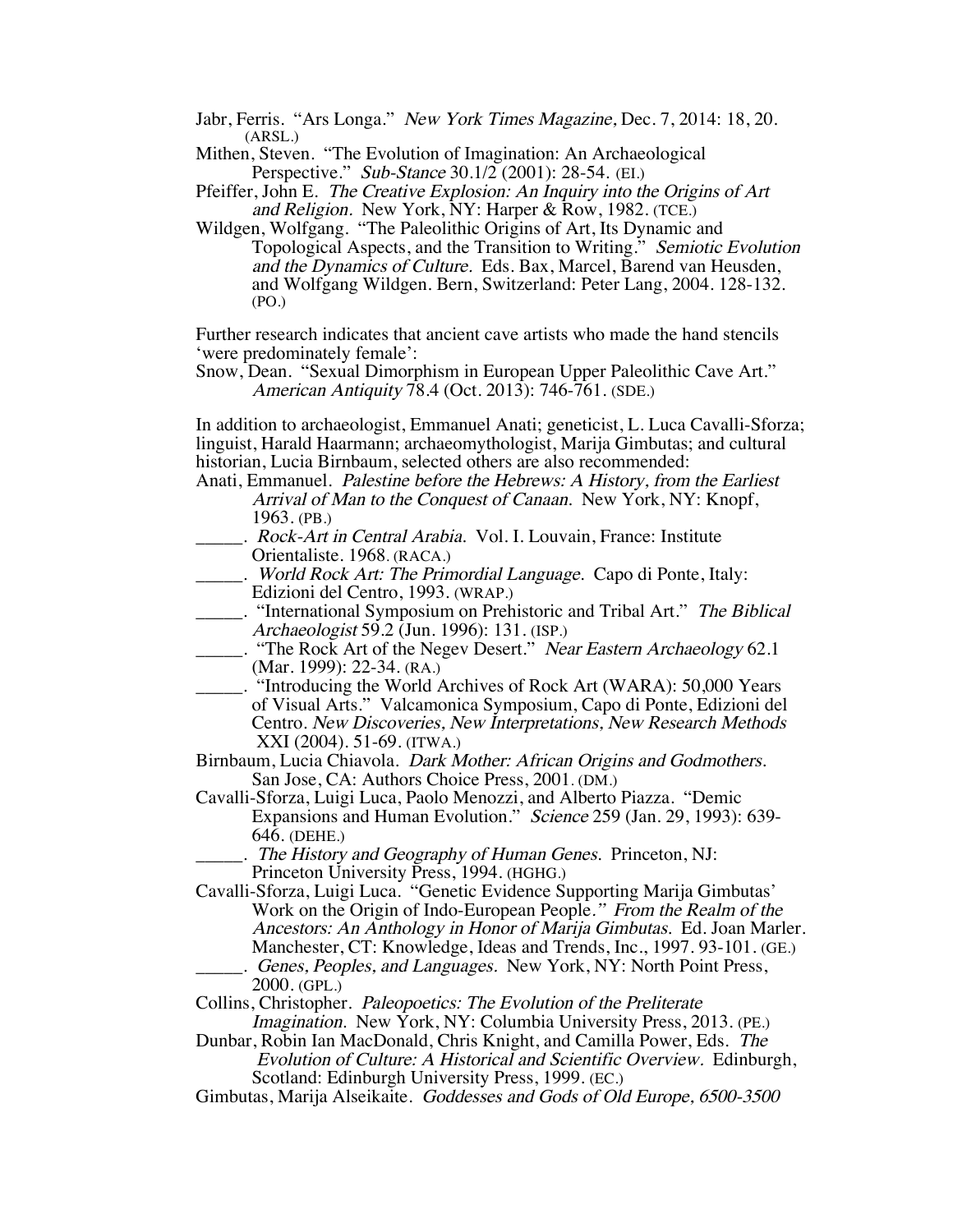BC: Myths and Cult Images. 2nd ed. London, England: Thames and Hudson, Ltd., 1984. [The Gods and Goddesses of Old Europe, 7000-3500 BC: Myths, Legends, and Cult Images. Berkeley, CA: University of California Press, 1974.] (GGE.) . The Language of the Goddess. San Francisco, CA: Harper San Francisco, CA: 1989. (LOG.) \_\_\_\_\_. The Civilization of the Goddess: The World of Europe. San Francisco, CA: Harper, 1991. (COG.) \_\_\_\_\_. "Tombs as Wombs of the Goddesses." Ed. Miriam Robbins Dexter. Shaman's Drum No. 51 (Spring 1999): 41-49. (TAW.) . The Living Goddesses. Supplemented and Ed. by Miriam Robbins Dexter. Berkeley, CA: University of California Press, 1999. Proof copy. (TLG.) Greenspan, Stanley and Stuart Shanker. The First Idea: How Symbols, Language, and Intelligence Evolved from Our Early Primate Ancestors to Modern Humans. Cambridge, MA: Da Capo Press, 2004. (FI.) Haarmann, Harald. Early Civilization and Literacy in Europe: An Inquiry into Cultural Continuity in the Mediterranean World. New York, NY: Mouton De Gruyter, 1996. (ECLE.) \_\_\_\_\_. "Writing in the Ancient Mediterranean: The Old European Legacy." From the Realm of the Ancestors: An Anthology in Honor of Marija Gimbutas. Ed. Joan Marler. Manchester, CT: Knowledge, Ideas and Trends, Inc., 1997. 108-121. (WAM.) \_\_\_\_\_. Ancient Knowledge, Ancient Know-How, Ancient Reasoning: Cultural Memory in Transition, from Prehistory to Classical Antiquity and Beyond. Amherst, NY: Cambria Press, 2013. (AN.) Journey of Man. Dir. Jennifer Beamish. Eds. Clive Maltby, Gregers Sall, and Spencer Wells. Tigress Productions, Public Broadcasting Service (U.S.), et al. 1 videodisc (120 min.) PBS Home Video, 2004. (JOM.) Mitchell, Peter. African Connections: Archaeological Perspectives on Africa and the Wider World. Walnut Creek, CA: AltaMira, 2005. (ACA: 205- 226.) Robb, J. E. "The Archaeology of Symbols." Annual Review of Anthropology 27.327 (1988): 46. (AS.) Research on single origin, DNA, and dating refinements: Shryock, Andrew, Daniel L. Smail, and Timothy K. Earle. Deep History: The Architecture of Past and Present. Berkeley, CA: University of California Press, 2011. (DH.) Tattersall, Ian. The Fossil Trail: How We Know What We Think We Know about Human Evolution. New York, NY: Oxford University Press, 2009. (FT: 209-215.) Further 2016 DNA genetic analysis of a single origin - and - dating considerations now concludes that people everywhere descended from the KhoiSan tribe in Namibia, South Africa. Also, according to Joshua M. Akey, we "know there were multiple dispersals out of Africa, but we can trace our ancestry back to a single one." (HWG: A6.)

Zimmer, Carl. "How We Got Here: DNA Points to a Single Migration From Africa." New York Times, 22 Sep. 2016: A1, A6. (HWG.)

Further migration research \* and dating refinements: Journey of Man. Dir. Jennifer Beamish. Eds. Clive Maltby, Gregers Sall, and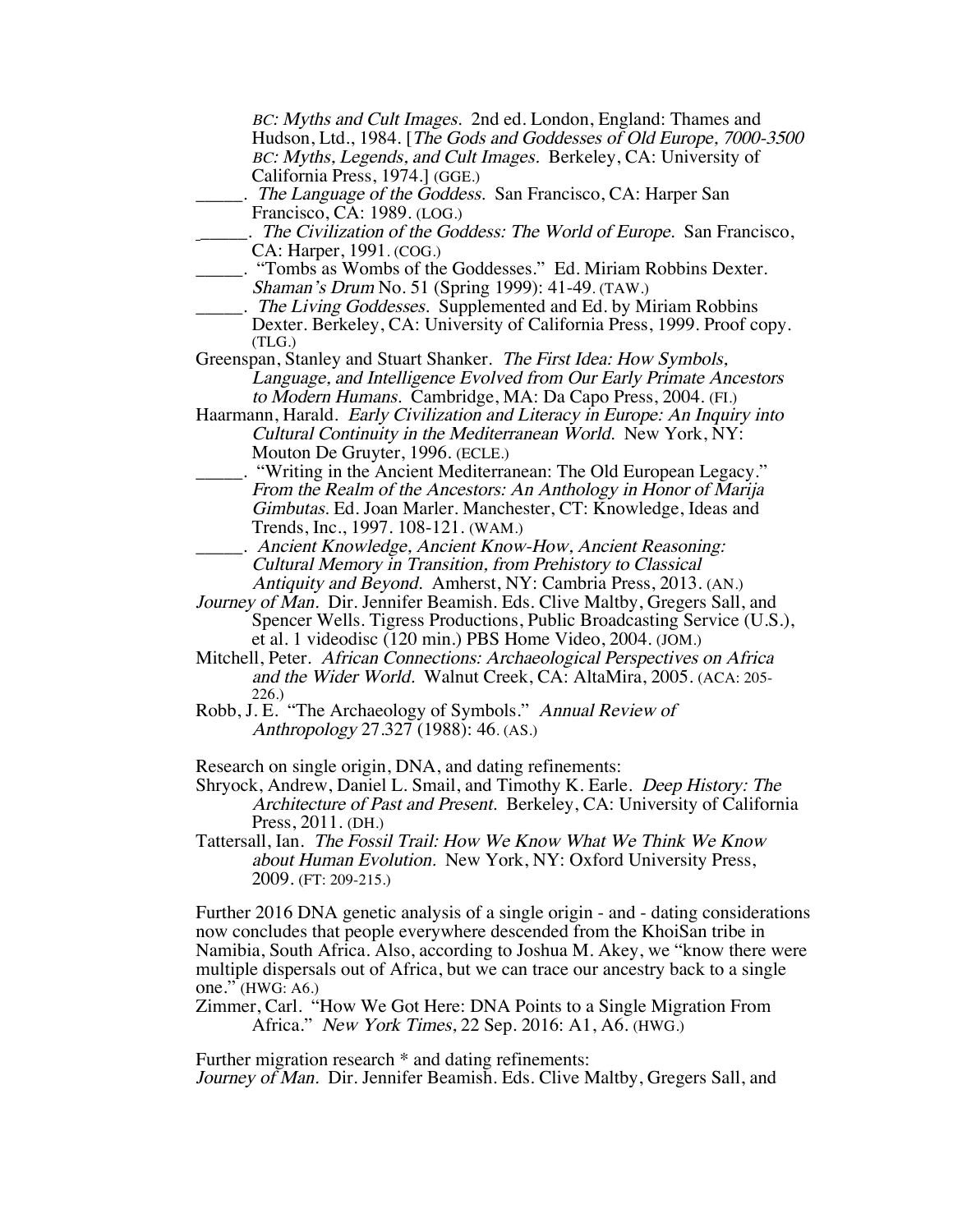Spencer Wells. Tigress Productions, Public Broadcasting Service (U.S.), et al. 1 videodisc (120 min.) PBS Home Video, 2004. (JOM.)

Mitchell, Peter. African Connections: Archaeological Perspectives on Africa and the Wider World. Walnut Creek, CA: AltaMira, 2005. (ACA.)

Stahl, Ann Brower, Ed. African Archaeology: A Critical Introduction. Malden, MA: Blackwell Pub., 2005. (AAC.)

Zimmer, Carl. "The First Farmers." New York Times, Oct. 18, 2016: D31, D6. (TFF.)

\_\_\_\_\_. "Oldest Fossils of Homo Sapiens Found in Morocco, Altering History of Our Species." New York Times, Jun. 7, 2017: A6. (OFH.)

Zorich, Zach. "New Evidence for Mankind's Earliest Migrations." Archaeology 64.3 (May-Jun. 2011): 9-10, 66. (NEM.)

\_\_\_\_\_. "Timelines: Tracking When Humans, Neanderthals, and Denisovans Crossed Paths – And What Became of Their Offspring." Archaeology 69.4 (Jul.-Aug. 2016): 33-35. (TT.)

\* Also, G. Connah's Forgotten Africa. (2004.)

For alternate views and discussions, suggest keywords: critique (AND) "ancient mitochondrial DNA" (OR) "out of Africa theory" (OR) "evolutionary theory" (OR) "genetic discontinuity" (OR) "complete mitochondrial DNA sequences" (OR) "Neanderthal DNA sequences." The following citation was located when using the keywords: "diagenetic modification" \* (AND) "mitochondria incongruence."

Gabriel Gutiérrez, Diego Sánchez, and Antonio Marín. "A Reanalysis of the Ancient Mitochondrial DNA Sequences Recovered from Neanderthal Bones." Molecular Biology and Evolution 19.8 (2002): 1359-1366.

Further research on the earliest tool finds as published in 2016:

Zimmer, Carl. "Bones to Pick on Evolution." New York Times, Jun. 2, 2015: D3. (BPE.)

Zorich, Zach. "The First Toolkit." Archaeology 68.4 (Jul.-Aug. 2015): 12. (TFT.)

Out of Africa vs. Out of Asia?

According to a new discovery of Hominid fossils by Laurent Bruxelles etc. from France's National Institute for Archaeological Research, "Southern Africa is back in the race." This new discovery now known as "Little Foot" was found in South Africa's Sterkfontein cave complex that dates the remains to 3.67 million years old. Although both Lucy (Australopithecus afarensis) and "Little Foot" (Australopithecus prometheus) could walk upright and shared human features, they have different anatomies raising interesting considerations regarding hominid diversity. In summary, Australopithecus hominids are considered the origins of Homo habilis, ancestor of humans, Homo sapiens.

\* "Far older fossils of hominids have been unearthed in East Africa and Chad that pre–date both Lucy and "Little Foot", but their lineage to Australopithecus is unknown." This includes the ongoing fossil research on the 4.4 million Ethiopian female skeleton of Ardipithecus ramidus (or Ardi).

Mollard, Pascale. "Fossil Date Boosts S. Africa Claim as Cradle of Mankind."  $(4-1-15)$ .

http:/www.msn.com/en-us/news/world/fossil-date-boosts-africa--claim-as- cradle-of-mankind/ar-AAajQ9h (5-21-15) (FDH.)

 Zimmer, Carl. "Bones to Pick on Evolution." New York Times, Jun. 2, 2015: D3. (BPE.)

\_\_\_\_\_. "How We Got Here: DNA Points to a Single Migration from Africa."